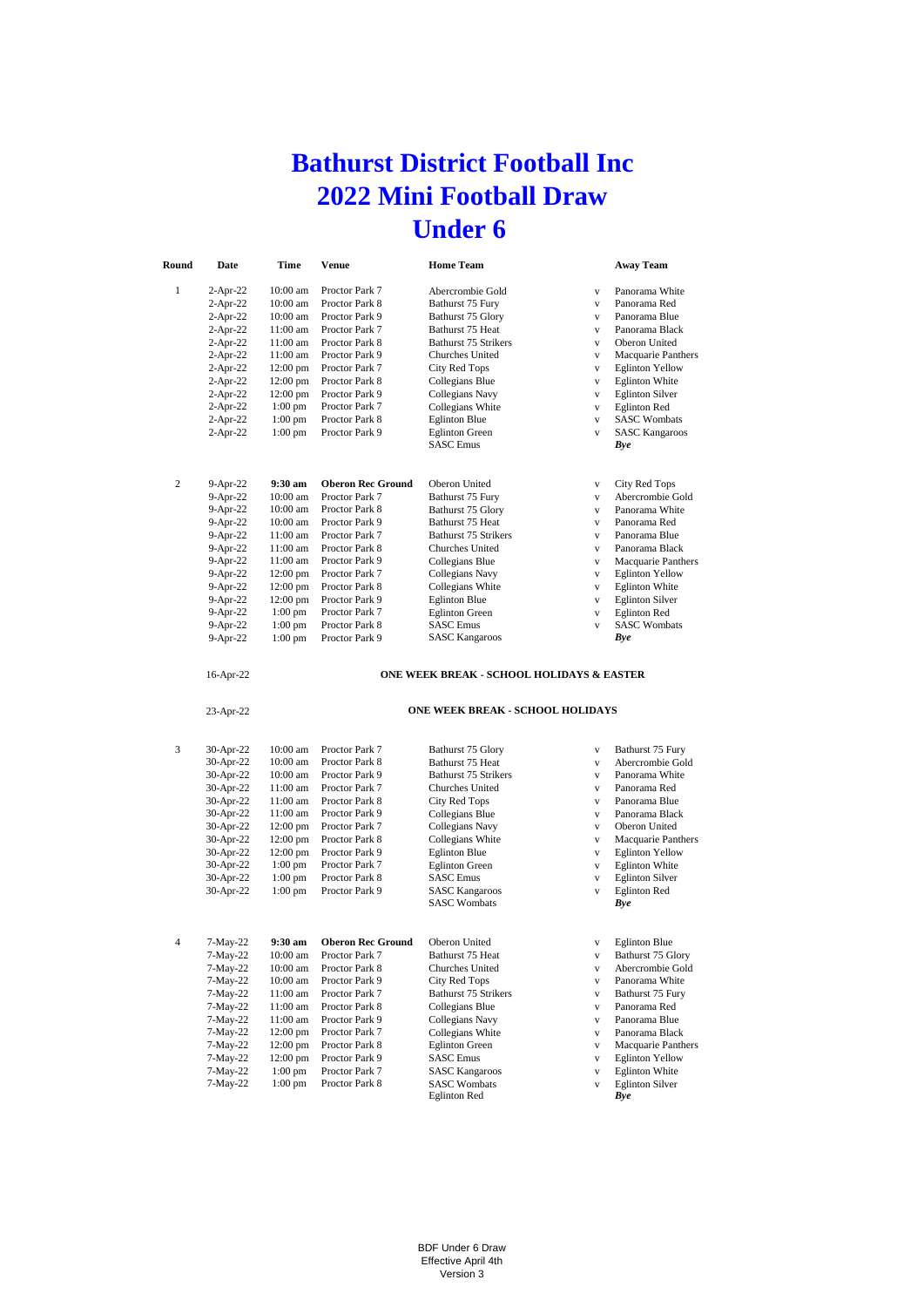| 5 | 14-May-22    | 10:00 am           | Proctor Park 7           | Bathurst 75 Strikers         | $\mathbf{V}$ | Bathurst 75 Heat            |
|---|--------------|--------------------|--------------------------|------------------------------|--------------|-----------------------------|
|   | 14-May-22    | 10:00 am           | Proctor Park 8           | Churches United              | $\mathbf{V}$ | Bathurst 75 Glory           |
|   | 14-May-22    | 10:00 am           |                          | City Red Tops                | $\mathbf{V}$ | Bathurst 75 Fury            |
|   |              |                    | Proctor Park 9           |                              |              |                             |
|   | 14-May-22    | 11:00 am           | Proctor Park 7           | Collegians Blue              | $\mathbf{V}$ | Abercrombie Gold            |
|   | 14-May-22    | 11:00 am           | Proctor Park 8           | Collegians Navy              | $\mathbf{V}$ | Panorama White              |
|   | 14-May-22    | 11:00 am           | Proctor Park 9           | Collegians White             | $\mathbf{V}$ | Panorama Red                |
|   | 14-May-22    | $12:00$ pm         | Proctor Park 7           | <b>Eglinton Blue</b>         | $\mathbf{V}$ | Panorama Blue               |
|   | 14-May-22    | 12:00 pm           | Proctor Park 8           | <b>Eglinton Green</b>        | $\mathbf{V}$ | Panorama Black              |
|   |              | 12:00 pm           | Proctor Park 9           |                              |              |                             |
|   | 14-May-22    |                    |                          | <b>SASC</b> Emus             | $\mathbf{V}$ | Oberon United               |
|   | 14-May-22    | $1:00$ pm          | Proctor Park 7           | <b>SASC Kangaroos</b>        | $\mathbf{V}$ | Macquarie Panthers          |
|   | 14-May-22    | $1:00$ pm          | Proctor Park 8           | <b>SASC Wombats</b>          | $\mathbf{V}$ | <b>Eglinton Yellow</b>      |
|   | 14-May-22    | $1:00$ pm          | Proctor Park 9           | <b>Eglinton Red</b>          | $\mathbf{V}$ | <b>Eglinton White</b>       |
|   |              |                    |                          | <b>Eglinton Silver</b>       |              | Bye                         |
|   |              |                    |                          |                              |              |                             |
|   |              |                    |                          |                              |              |                             |
| 6 | 21-May-22    | 9:30 am            | <b>Oberon Rec Ground</b> | Oberon United                | $\mathbf{V}$ | <b>SASC Wombats</b>         |
|   | 21-May-22    | 10:00 am           | Proctor Park 7           | Churches United              | $\mathbf{V}$ | <b>Bathurst 75 Strikers</b> |
|   | 21-May-22    | 10:00 am           | Proctor Park 8           | City Red Tops                | $\mathbf{V}$ | Bathurst 75 Heat            |
|   | 21-May-22    | 10:00 am           | Proctor Park 9           | Collegians Blue              | $\mathbf{V}$ | Bathurst 75 Glory           |
|   | 21-May-22    | 11:00 am           | Proctor Park 7           |                              |              |                             |
|   |              |                    |                          | Collegians Navy              | $\mathbf{V}$ | Bathurst 75 Fury            |
|   | 21-May-22    | 11:00 am           | Proctor Park 8           | Collegians White             | $\mathbf{v}$ | Abercrombie Gold            |
|   | 21-May-22    | 11:00 am           | Proctor Park 9           | <b>Eglinton Blue</b>         | $\mathbf{V}$ | Panorama White              |
|   | 21-May-22    | $12:00 \text{ pm}$ | Proctor Park 7           | <b>Eglinton Green</b>        | $\mathbf{V}$ | Panorama Red                |
|   | 21-May-22    | $12:00$ pm         | Proctor Park 8           | <b>SASC Emus</b>             | $\mathbf{V}$ | Panorama Blue               |
|   | $21-May-22$  | 12:00 pm           | Proctor Park 9           | <b>SASC Kangaroos</b>        | $\mathbf{V}$ | Panorama Black              |
|   |              |                    |                          |                              |              |                             |
|   | 21-May-22    | $1:00$ pm          | Proctor Park 7           | <b>Eglinton Red</b>          | $\mathbf{V}$ | Macquarie Panthers          |
|   | 21-May-22    | $1:00$ pm          | Proctor Park 8           | <b>Eglinton Silver</b>       | $\mathbf{V}$ | <b>Eglinton Yellow</b>      |
|   |              |                    |                          | <b>Eglinton White</b>        |              | Bye                         |
|   |              |                    |                          |                              |              |                             |
| 7 | 28-May-22    | 10:00 am           | Proctor Park 7           | City Red Tops                | $\mathbf{V}$ | Churches United             |
|   | 28-May-22    | 10:00 am           | Proctor Park 8           | Collegians Blue              | $\mathbf{V}$ | <b>Bathurst 75 Strikers</b> |
|   |              |                    | Proctor Park 9           | Collegians Navy              | $\mathbf{V}$ |                             |
|   | 28-May-22    | 10:00 am           |                          |                              |              | Bathurst 75 Heat            |
|   | 28-May-22    | 11:00 am           | Proctor Park 7           | Collegians White             | $\mathbf{V}$ | Bathurst 75 Glory           |
|   | 28-May-22    | 11:00 am           | Proctor Park 8           | <b>Eglinton Blue</b>         | $\mathbf{V}$ | Bathurst 75 Fury            |
|   | 28-May-22    | 11:00 am           | Proctor Park 9           | <b>Eglinton Green</b>        | $\mathbf{V}$ | Abercrombie Gold            |
|   | 28-May-22    | $12:00 \text{ pm}$ | Proctor Park 7           | <b>SASC Emus</b>             | $\mathbf{V}$ | Panorama White              |
|   | 28-May-22    | $12:00$ pm         | Proctor Park 8           | <b>SASC Kangaroos</b>        | $\mathbf{V}$ | Panorama Red                |
|   |              |                    |                          |                              |              |                             |
|   | 28-May-22    | 12:00 pm           | Proctor Park 9           | <b>SASC Wombats</b>          | $\mathbf{V}$ | Panorama Blue               |
|   | 28-May-22    | $1:00$ pm          | Proctor Park 7           | <b>Eglinton Red</b>          | $\mathbf{V}$ | Panorama Black              |
|   | 28-May-22    | $1:00$ pm          | Proctor Park 8           | <b>Eglinton Silver</b>       | $\mathbf{V}$ | Oberon United               |
|   | 28-May-22    | $1:00$ pm          | Proctor Park 9           | <b>Eglinton White</b>        | $\mathbf{V}$ | Macquarie Panthers          |
|   |              |                    |                          | <b>Eglinton Yellow</b>       |              | Bye                         |
|   |              |                    |                          |                              |              |                             |
| 8 | $4-Jun-22$   | 9:30 am            | <b>Oberon Rec Ground</b> | Oberon United                | $\mathbf{V}$ | <b>Eglinton Yellow</b>      |
|   |              |                    |                          |                              |              |                             |
|   | $4-Jun-22$   | 10:00 am           | Proctor Park 7           | Collegians Blue              | $\mathbf{V}$ | City Red Tops               |
|   | $4-Jun-22$   | $10:00$ am         | Proctor Park 8           | Collegians Navy              | $\mathbf{V}$ | Churches United             |
|   | 4-Jun-22     | 10:00 am           | Proctor Park 9           | Collegians White             | $\mathbf{V}$ | Bathurst 75 Strikers        |
|   | $4-Jun-22$   | 11:00 am           | Proctor Park 7           | <b>Eglinton Blue</b>         | $\mathbf{V}$ | Bathurst 75 Heat            |
|   | $4-Jun-22$   | 11:00 am           | Proctor Park 8           | <b>Eglinton Green</b>        | $\mathbf{V}$ | Bathurst 75 Glory           |
|   | $4$ -Jun-22  | 11:00 am           | Proctor Park 9           |                              |              |                             |
|   |              |                    |                          | <b>SASC Emus</b>             | $\mathbf{V}$ | Bathurst 75 Fury            |
|   | $4-Jun-22$   | $12:00 \text{ pm}$ | Proctor Park 7           | <b>SASC Kangaroos</b>        | $\mathbf{V}$ | Abercrombie Gold            |
|   | $4$ -Jun-22  | 12:00 pm           | Proctor Park 8           | <b>SASC Wombats</b>          | $\mathbf{v}$ | Panorama White              |
|   | 4-Jun-22     | 12:00 pm           | Proctor Park 9           | <b>Eglinton Red</b>          | $\mathbf{V}$ | Panorama Red                |
|   | 4-Jun-22     | $1:00$ pm          | Proctor Park 7           | <b>Eglinton Silver</b>       | $\mathbf{V}$ | Panorama Blue               |
|   | 4-Jun-22     | $1:00$ pm          | Proctor Park 8           | <b>Eglinton White</b>        | $\mathbf v$  | Panorama Black              |
|   |              |                    |                          | Macquarie Panthers           |              | Bye                         |
|   |              |                    |                          |                              |              |                             |
|   | $11$ -Jun-22 |                    |                          | JUNE LONG WEEKEND - NO GAMES |              |                             |
|   |              |                    |                          |                              |              |                             |
| 9 | 18-Jun-22    | 10:00 am           | Proctor Park 7           | Collegians Navy              | $\mathbf{V}$ | Collegians Blue             |
|   | 18-Jun-22    | 10:00 am           | Proctor Park 8           | Collegians White             | $\mathbf{V}$ | City Red Tops               |
|   |              |                    | Proctor Park 9           | <b>Eglinton Blue</b>         |              | Churches United             |
|   | 18-Jun-22    | 10:00 am           |                          |                              | $\mathbf{V}$ |                             |
|   | 18-Jun-22    | 11:00 am           | Proctor Park 7           | <b>Eglinton Green</b>        | $\mathbf{v}$ | Bathurst 75 Strikers        |
|   | 18-Jun-22    | 11:00 am           | Proctor Park 8           | <b>SASC Emus</b>             | $\mathbf{V}$ | Bathurst 75 Heat            |
|   | 18-Jun-22    | 11:00 am           | Proctor Park 9           | <b>SASC Kangaroos</b>        | $\mathbf{V}$ | Bathurst 75 Glory           |
|   | 18-Jun-22    | 12:00 pm           | Proctor Park 7           | <b>SASC Wombats</b>          | $\mathbf{V}$ | Bathurst 75 Fury            |
|   | 18-Jun-22    | $12:00 \text{ pm}$ | Proctor Park 8           | <b>Eglinton Red</b>          | $\mathbf{V}$ | Abercrombie Gold            |
|   | 18-Jun-22    | $12:00 \text{ pm}$ | Proctor Park 9           | <b>Eglinton Silver</b>       | $\mathbf{v}$ | Panorama White              |
|   |              |                    |                          |                              |              |                             |
|   | 18-Jun-22    | $1:00$ pm          | Proctor Park 7           | <b>Eglinton White</b>        | $\mathbf{V}$ | Panorama Red                |
|   | 18-Jun-22    | $1:00$ pm          | Proctor Park 8           | <b>Eglinton Yellow</b>       | $\mathbf{V}$ | Panorama Blue               |
|   | 18-Jun-22    | $1:00$ pm          | Proctor Park 9           | Macquarie Panthers           | $\mathbf{V}$ | Panorama Black              |
|   |              |                    |                          | Oberon United                |              | Bye                         |

BDF Under 6 Draw Effective April 4th Version 3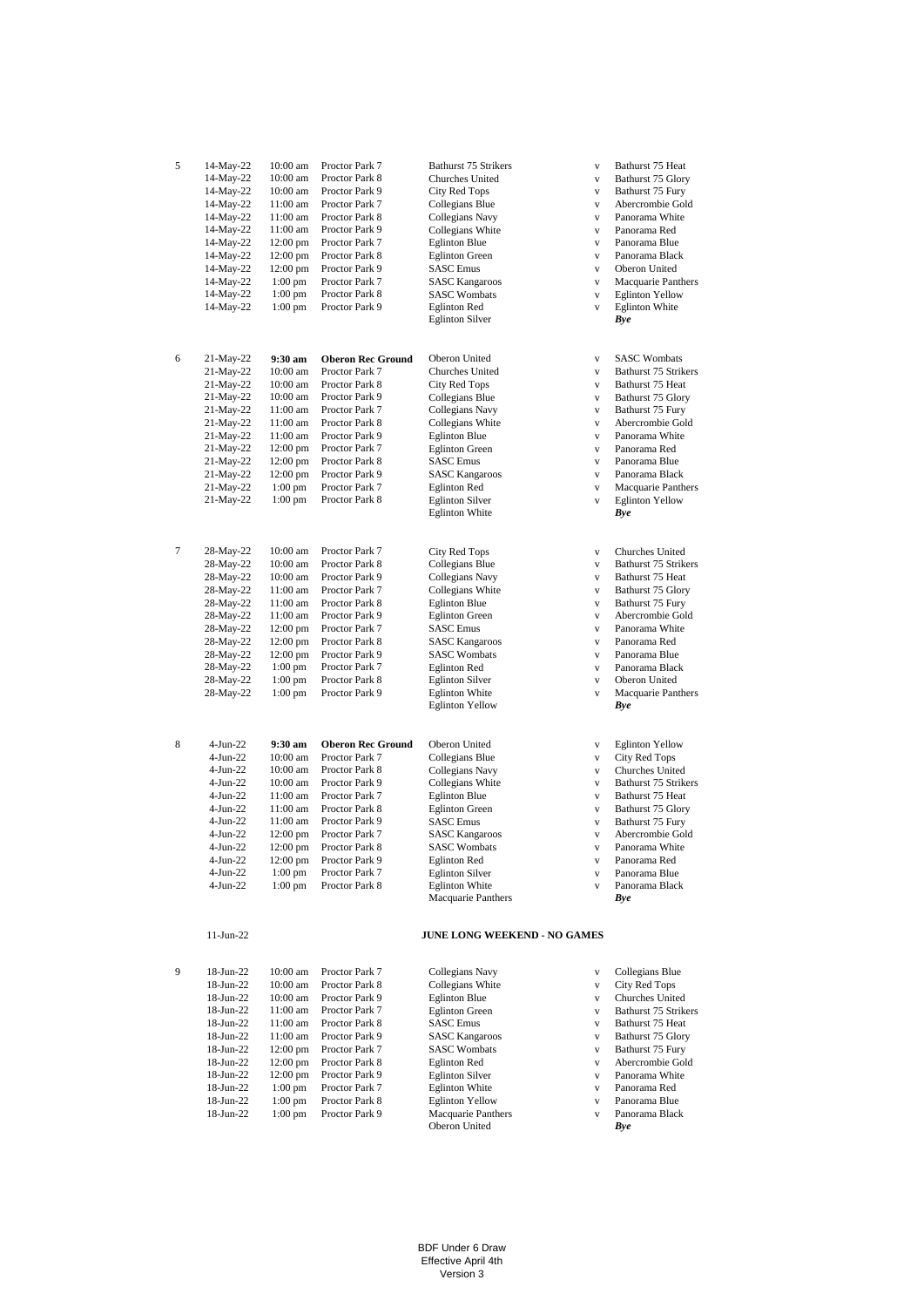| 10 | 25-Jun-22       | $9:30 \text{ am}$  | <b>Oberon Rec Ground</b> | Oberon United          | $\mathbf{V}$ | Panorama Blue          |
|----|-----------------|--------------------|--------------------------|------------------------|--------------|------------------------|
|    | $25 - Jun-22$   | $10:00$ am         | Proctor Park 7           | Collegians White       | V            | Collegians Navy        |
|    | $25$ -Jun- $22$ | $10:00$ am         | Proctor Park 8           | <b>Eglinton Blue</b>   | V            | Collegians Blue        |
|    | $25$ -Jun- $22$ | $10:00$ am         | Proctor Park 9           | <b>Eglinton Green</b>  | V            | City Red Tops          |
|    | $25$ -Jun- $22$ | 11:00 am           | Proctor Park 7           | <b>SASC</b> Emus       | v            | <b>Churches United</b> |
|    | $25-Jun-22$     | 11:00 am           | Proctor Park 8           | <b>SASC Kangaroos</b>  | $\mathbf{v}$ | Bathurst 75 Strikers   |
|    | $25$ -Jun- $22$ | $11:00$ am         | Proctor Park 9           | <b>SASC Wombats</b>    | $\mathbf{V}$ | Bathurst 75 Heat       |
|    | 25-Jun-22       | $12:00 \text{ pm}$ | Proctor Park 7           | <b>Eglinton Red</b>    | V            | Bathurst 75 Glory      |
|    | $25$ -Jun- $22$ | $12:00 \text{ pm}$ | Proctor Park 8           | <b>Eglinton Silver</b> | v            | Bathurst 75 Fury       |
|    | $25$ -Jun- $22$ | $12:00$ pm         | Proctor Park 9           | <b>Eglinton White</b>  | v            | Abercrombie Gold       |
|    | $25 - Jun-22$   | $1:00$ pm          | Proctor Park 7           | <b>Eglinton Yellow</b> | v            | Panorama White         |
|    | $25$ -Jun- $22$ | $1:00$ pm          | Proctor Park 8           | Macquarie Panthers     | v            | Panorama Red           |
|    |                 |                    |                          | Panorama Black         |              | Bye                    |
|    |                 |                    |                          |                        |              |                        |
|    |                 |                    |                          |                        |              |                        |
| 11 | $2-Jul-22$      | $10:00$ am         | Proctor Park 7           | <b>SASC Wombats</b>    | V            | <b>SASC Kangaroos</b>  |
|    | $2-Jul-22$      | $10:00$ am         | Proctor Park 8           | <b>Eglinton Red</b>    | V            | <b>SASC Emus</b>       |
|    | $2-Jul-22$      | $10:00$ am         | Proctor Park 9           | <b>Eglinton Silver</b> | v            | <b>Eglinton Green</b>  |
|    | $2-Jul-22$      | $11:00$ am         | Proctor Park 7           | <b>Eglinton White</b>  | $\mathbf{V}$ | <b>Eglinton Blue</b>   |
|    | $2-Jul-22$      | 11:00 am           | Proctor Park 8           | <b>Eglinton Yellow</b> | V            | Collegians White       |
|    | $2-Jul-22$      | 11:00 am           | Proctor Park 9           | Macquarie Panthers     | V            | Collegians Navy        |
|    | $2-Jul-22$      | $12:00 \text{ pm}$ | Proctor Park 7           | Collegians Blue        | $\mathbf{V}$ | Oberon United          |
|    | $2-Jul-22$      | $12:00 \text{ pm}$ | Proctor Park 8           | Panorama Black         | V            | City Red Tops          |
|    | $2-Jul-22$      | $12:00 \text{ pm}$ | Proctor Park 9           | Panorama Blue          | v            | Churches United        |
|    | $2-Jul-22$      | $1:00$ pm          | Proctor Park 7           | Panorama Red           | $\mathbf{V}$ | Bathurst 75 Strikers   |
|    | $2-Jul-22$      | $1:00$ pm          | Proctor Park 8           | Panorama White         | $\mathbf{V}$ | Bathurst 75 Heat       |
|    | $2-Jul-22$      | $1:00$ pm          | Proctor Park 9           | Abercrombie Gold       | $\mathbf{V}$ | Bathurst 75 Glory      |
|    |                 |                    |                          | Bathurst 75 Fury       |              | Bve                    |

```
9-Jul-22
```
### **ONE WEEK BREAK - SCHOOL HOLIDAYS**

| 12 | $16$ -Jul-22 | $9:30$ am         | <b>Oberon Rec Ground</b> | Oberon United          | v            | <b>Churches United</b>                   |
|----|--------------|-------------------|--------------------------|------------------------|--------------|------------------------------------------|
|    | $16$ -Jul-22 | $10:00$ am        | Proctor Park 7           | <b>SASC Kangaroos</b>  | $\mathbf{v}$ | <b>SASC</b> Emus                         |
|    | $16$ -Jul-22 | $10:00$ am        | Proctor Park 8           | <b>SASC Wombats</b>    | v            | <b>Eglinton Green</b>                    |
|    | $16$ -Jul-22 | $10:00$ am        | Proctor Park 9           | <b>Eglinton Red</b>    | $\mathbf{v}$ | <b>Eglinton Blue</b>                     |
|    | $16$ -Jul-22 | 11:00 am          | Proctor Park 7           | <b>Eglinton Silver</b> | v            | Collegians White                         |
|    | $16$ -Jul-22 | 11:00 am          | Proctor Park 8           | <b>Eglinton White</b>  | $\mathbf{v}$ | Collegians Navy                          |
|    | 16-Jul-22    | 11:00 am          | Proctor Park 9           | <b>Eglinton Yellow</b> | $\mathbf{V}$ | Collegians Blue                          |
|    | $16$ -Jul-22 | $12:00$ pm        | Proctor Park 7           | Macquarie Panthers     | v            | <b>City Red Tops</b>                     |
|    | 16-Jul-22    | 12:00 pm          | Proctor Park 8           | Panorama Black         | v            | Bathurst 75 Strikers                     |
|    | 16-Jul-22    | 12:00 pm          | Proctor Park 9           | Panorama Blue          | $\mathbf{v}$ | Bathurst 75 Heat                         |
|    | 16-Jul-22    | $1:00$ pm         | Proctor Park 7           | Panorama Red           | $\mathbf{V}$ | Bathurst 75 Glory                        |
|    | 16-Jul-22    | $1:00$ pm         | Proctor Park 8           | Panorama White         | $\mathbf{V}$ | Bathurst 75 Fury                         |
|    |              |                   |                          | Abercrombie Gold       |              | Bye                                      |
| 13 | 23-Jul-22    | $10:00$ am        | Proctor Park 7           | <b>SASC</b> Emus       | v            | <b>Eglinton Green</b>                    |
|    | 23-Jul-22    | 10:00 am          | Proctor Park 8           | <b>SASC Kangaroos</b>  | $\mathbf{v}$ | <b>Eglinton Blue</b>                     |
|    | 23-Jul-22    | 10:00 am          | Proctor Park 9           | <b>SASC Wombats</b>    | v            | Collegians White                         |
|    | 23-Jul-22    | 11:00 am          | Proctor Park 7           | <b>Eglinton Red</b>    | $\mathbf{V}$ | Collegians Navy                          |
|    | 23-Jul-22    | 11:00 am          | Proctor Park 8           | <b>Eglinton Silver</b> | v            | Collegians Blue                          |
|    | 23-Jul-22    | 11:00 am          | Proctor Park 9           | <b>Eglinton White</b>  | $\mathbf{v}$ | City Red Tops                            |
|    | 23-Jul-22    | 12:00 pm          | Proctor Park 7           | <b>Eglinton Yellow</b> | v            | Churches United                          |
|    | 23-Jul-22    | 12:00 pm          | Proctor Park 8           | Macquarie Panthers     | $\mathbf{v}$ | Bathurst 75 Strikers                     |
|    | 23-Jul-22    | 12:00 pm          | Proctor Park 9           | Bathurst 75 Heat       | v            | Oberon United                            |
|    | 23-Jul-22    | $1:00$ pm         | Proctor Park 7           | Panorama Black         | v            | Bathurst 75 Glory                        |
|    | 23-Jul-22    | $1:00$ pm         | Proctor Park 8           | Panorama Blue          | $\mathbf{V}$ | Bathurst 75 Fury                         |
|    | 23-Jul-22    | $1:00$ pm         | Proctor Park 9           | Panorama Red           | $\mathbf{v}$ | Abercrombie Gold                         |
|    |              |                   |                          | Panorama White         |              | Bye                                      |
| 14 | 30-Jul-22    | $9:30 \text{ am}$ | <b>Oberon Rec Ground</b> | Oberon United          | $\mathbf{v}$ |                                          |
|    | 30-Jul-22    | 10:00 am          | Proctor Park 7           | <b>Eglinton</b> Green  | $\mathbf{v}$ | Bathurst 75 Fury<br><b>Eglinton Blue</b> |
|    | 30-Jul-22    | 10:00 am          | Proctor Park 8           | <b>SASC</b> Emus       | v            | Collegians White                         |
|    | 30-Jul-22    | 10:00 am          | Proctor Park 9           | <b>SASC Kangaroos</b>  | $\mathbf{v}$ | Collegians Navy                          |
|    | 30-Jul-22    | 11:00 am          | Proctor Park 7           | <b>SASC Wombats</b>    | $\mathbf{v}$ | Collegians Blue                          |
|    | 30-Jul-22    | 11:00 am          | Proctor Park 8           | <b>Eglinton Red</b>    | v            | <b>City Red Tops</b>                     |
|    | 30-Jul-22    | 11:00 am          | Proctor Park 9           | <b>Eglinton Silver</b> | v            | Churches United                          |
|    | 30-Jul-22    | 12:00 pm          | Proctor Park 7           | <b>Eglinton White</b>  | $\mathbf{v}$ | Bathurst 75 Strikers                     |
|    | 30-Jul-22    | 12:00 pm          | Proctor Park 8           | <b>Eglinton Yellow</b> | $\mathbf{v}$ | Bathurst 75 Heat                         |
|    | 30-Jul-22    | $12:00$ pm        | Proctor Park 9           | Macquarie Panthers     | v            | Bathurst 75 Glory                        |
|    | 30-Jul-22    | $1:00$ pm         | Proctor Park 7           | Panorama Black         | v            | Abercrombie Gold                         |
|    | 30-Jul-22    | $1:00$ pm         | Proctor Park 8           | Panorama Blue          | $\mathbf{v}$ | Panorama White                           |
|    |              |                   |                          | Panorama Red           |              | Bye                                      |
|    |              |                   |                          |                        |              |                                          |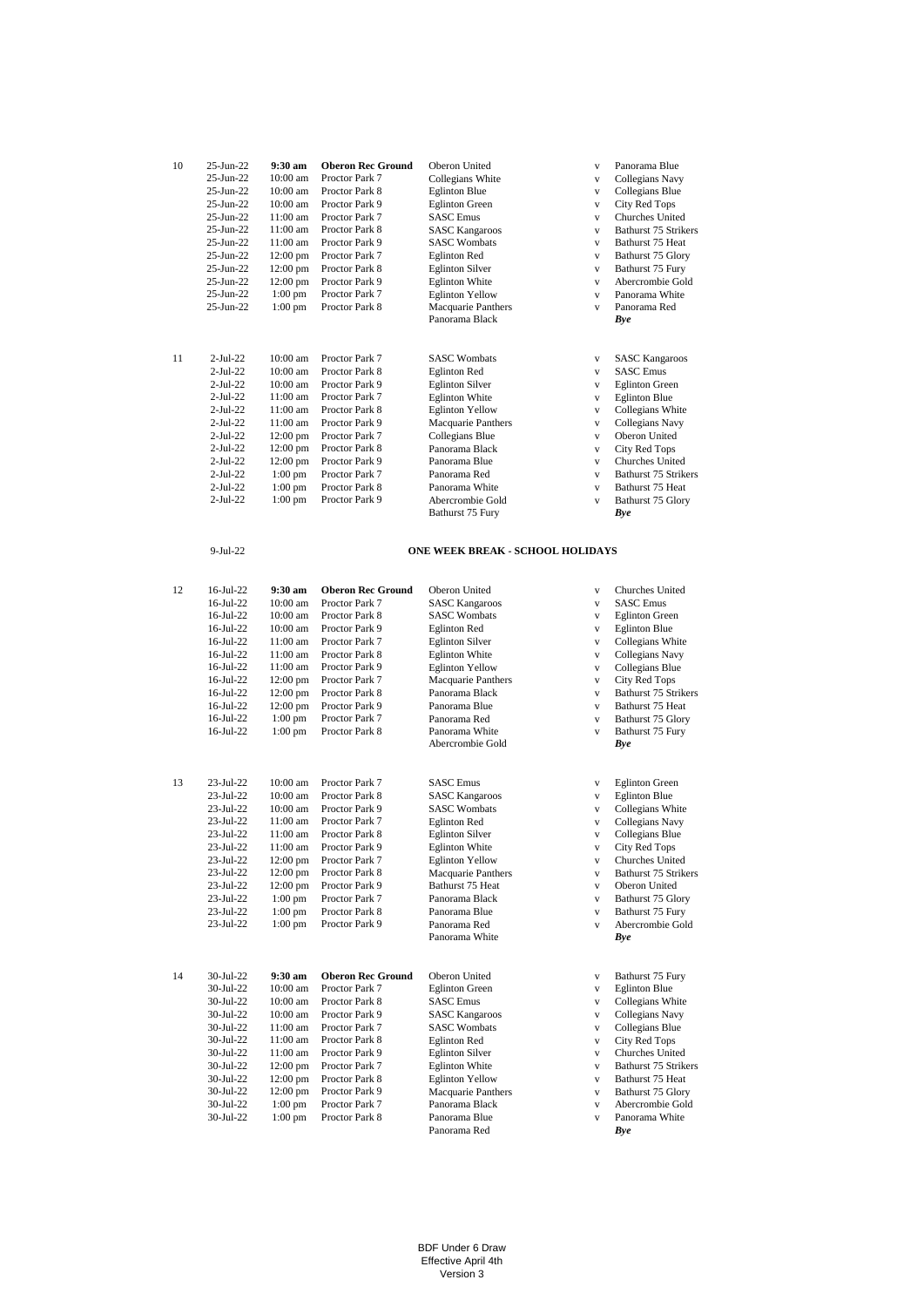| 15 | $6$ -Aug-22  | 10:00 am           | Proctor Park 7           | <b>Eglinton Blue</b>                            | V            | Collegians White       |
|----|--------------|--------------------|--------------------------|-------------------------------------------------|--------------|------------------------|
|    | 6-Aug-22     | 10:00 am           | Proctor Park 8           | <b>Eglinton Green</b>                           | $\mathbf{V}$ | Collegians Navy        |
|    | $6$ -Aug-22  | 10:00 am           | Proctor Park 9           | <b>SASC Emus</b>                                | $\mathbf{V}$ | Collegians Blue        |
|    | 6-Aug-22     | 11:00 am           | Proctor Park 7           | <b>SASC Kangaroos</b>                           | $\mathbf{V}$ | City Red Tops          |
|    |              |                    |                          |                                                 |              |                        |
|    | 6-Aug-22     | 11:00 am           | Proctor Park 8           | <b>SASC Wombats</b>                             | $\mathbf{V}$ | Churches United        |
|    | 6-Aug-22     | 11:00 am           | Proctor Park 9           | <b>Eglinton Red</b>                             | $\mathbf{V}$ | Bathurst 75 Strikers   |
|    | $6 - Aug-22$ | 12:00 pm           | Proctor Park 7           | <b>Eglinton Silver</b>                          | $\mathbf{V}$ | Bathurst 75 Heat       |
|    | 6-Aug-22     | 12:00 pm           | Proctor Park 8           | <b>Eglinton White</b>                           | $\mathbf{V}$ | Bathurst 75 Glory      |
|    | 6-Aug-22     | 12:00 pm           | Proctor Park 9           | <b>Eglinton Yellow</b>                          | $\mathbf{V}$ | Bathurst 75 Fury       |
|    | $6$ -Aug-22  | $1:00$ pm          | Proctor Park 7           | Macquarie Panthers                              | $\mathbf{V}$ | Abercrombie Gold       |
|    | 6-Aug-22     | $1:00$ pm          | Proctor Park 8           | Panorama White                                  | $\mathbf{V}$ | Oberon United          |
|    | 6-Aug-22     | $1:00$ pm          | Proctor Park 9           | Panorama Black                                  | $\mathbf{V}$ | Panorama Red           |
|    |              |                    |                          |                                                 |              |                        |
|    |              |                    |                          | Panorama Blue                                   |              | Bye                    |
|    |              |                    |                          |                                                 |              |                        |
| 16 | 13-Aug-22    | 9:30 am            | <b>Oberon Rec Ground</b> | Oberon United                                   | $\mathbf V$  | Collegians White       |
|    | 13-Aug-22    | 10:00 am           | Proctor Park 7           | <b>Eglinton Red</b>                             | $\mathbf{V}$ | <b>SASC Wombats</b>    |
|    | 13-Aug-22    | 10:00 am           | Proctor Park 8           | <b>Eglinton Silver</b>                          | $\mathbf{V}$ | <b>SASC Kangaroos</b>  |
|    | 13-Aug-22    | 10:00 am           | Proctor Park 9           | <b>Eglinton White</b>                           | $\mathbf{V}$ | <b>SASC Emus</b>       |
|    | 13-Aug-22    | 11:00 am           | Proctor Park 7           | <b>Eglinton Yellow</b>                          | $\mathbf{V}$ | <b>Eglinton Green</b>  |
|    |              |                    |                          |                                                 |              |                        |
|    | 13-Aug-22    | 11:00 am           | Proctor Park 8           | Macquarie Panthers                              | $\mathbf{V}$ | <b>Eglinton Blue</b>   |
|    | 13-Aug-22    | 11:00 am           | Proctor Park 9           | Panorama Black                                  | $\mathbf{V}$ | Collegians Navy        |
|    | 13-Aug-22    | 12:00 pm           | Proctor Park 7           | Panorama Blue                                   | $\mathbf{V}$ | Collegians Blue        |
|    | 13-Aug-22    | $12:00$ pm         | Proctor Park 8           | Panorama Red                                    | $\mathbf{V}$ | City Red Tops          |
|    | 13-Aug-22    | $12:00$ pm         | Proctor Park 9           | Panorama White                                  | $\mathbf{V}$ | Churches United        |
|    | 13-Aug-22    | $1:00$ pm          | Proctor Park 7           | Abercrombie Gold                                | $\mathbf{V}$ | Bathurst 75 Strikers   |
|    | 13-Aug-22    | $1:00$ pm          | Proctor Park 8           | Bathurst 75 Fury                                | $\mathbf{V}$ | Bathurst 75 Heat       |
|    |              |                    |                          | Bathurst 75 Glory                               |              | Bye                    |
|    |              |                    |                          |                                                 |              |                        |
|    |              |                    |                          |                                                 |              |                        |
| 17 | 20-Aug-22    | 10:00 am           | Proctor Park 7           | <b>Eglinton Silver</b>                          | $\mathbf{V}$ | <b>Eglinton Red</b>    |
|    | 20-Aug-22    | 10:00 am           | Proctor Park 8           | <b>Eglinton White</b>                           | $\mathbf{V}$ | <b>SASC Wombats</b>    |
|    | 20-Aug-22    | 10:00 am           | Proctor Park 9           | <b>Eglinton Yellow</b>                          | $\mathbf{V}$ | <b>SASC Kangaroos</b>  |
|    | 20-Aug-22    | 11:00 am           | Proctor Park 7           | Macquarie Panthers                              | $\mathbf{V}$ | <b>SASC</b> Emus       |
|    | 20-Aug-22    | 11:00 am           | Proctor Park 8           | <b>Eglinton Green</b>                           | $\mathbf{V}$ | Oberon United          |
|    | 20-Aug-22    | 11:00 am           | Proctor Park 9           | Panorama Black                                  | $\mathbf{V}$ | <b>Eglinton Blue</b>   |
|    | 20-Aug-22    | $12:00 \text{ pm}$ | Proctor Park 7           | Panorama Blue                                   | $\mathbf{V}$ | Collegians White       |
|    |              | 12:00 pm           |                          |                                                 |              |                        |
|    | 20-Aug-22    |                    | Proctor Park 8           | Panorama Red                                    | $\mathbf{V}$ | Collegians Navy        |
|    | 20-Aug-22    | 12:00 pm           | Proctor Park 9           | Panorama White                                  | $\mathbf{V}$ | Collegians Blue        |
|    | 20-Aug-22    | $1:00$ pm          | Proctor Park 7           | Abercrombie Gold                                | $\mathbf{V}$ | City Red Tops          |
|    | 20-Aug-22    | $1:00$ pm          | Proctor Park 8           | Bathurst 75 Fury                                | $\mathbf{V}$ | Churches United        |
|    | 20-Aug-22    | $1:00$ pm          | Proctor Park 9           | Bathurst 75 Glory                               | $\mathbf{V}$ | Bathurst 75 Strikers   |
|    |              |                    |                          | Bathurst 75 Heat                                |              | Bye                    |
|    |              |                    |                          |                                                 |              |                        |
| 18 | 27-Aug-22    | 9:30 am            | <b>Oberon Rec Ground</b> | Oberon United                                   | $\mathbf{V}$ | <b>SASC Kangaroos</b>  |
|    | 27-Aug-22    | 10:00 am           | Proctor Park 7           | <b>Eglinton White</b>                           | $\mathbf{V}$ | <b>Eglinton Silver</b> |
|    |              |                    | Proctor Park 8           |                                                 |              |                        |
|    | 27-Aug-22    | 10:00 am           |                          | <b>Eglinton Yellow</b>                          | $\mathbf{V}$ | <b>Eglinton Red</b>    |
|    | 27-Aug-22    | 10:00 am           | Proctor Park 9           | Macquarie Panthers                              | $\mathbf{V}$ | <b>SASC Wombats</b>    |
|    | 27-Aug-22    | 11:00 am           | Proctor Park 7           | Panorama Black                                  | $\mathbf{V}$ | <b>SASC Emus</b>       |
|    | 27-Aug-22    | 11:00 am           | Proctor Park 8           | Panorama Blue                                   | $\mathbf{V}$ | <b>Eglinton Green</b>  |
|    | 27-Aug-22    | 11:00 am           | Proctor Park 9           | Panorama Red                                    | $\mathbf{V}$ | <b>Eglinton Blue</b>   |
|    | 27-Aug-22    | 12:00 pm           | Proctor Park 7           | Panorama White                                  | $\mathbf{V}$ | Collegians White       |
|    | 27-Aug-22    | 12:00 pm           | Proctor Park 8           | Abercrombie Gold                                | V            | Collegians Navy        |
|    | 27-Aug-22    | 12:00 pm           | Proctor Park 9           | Bathurst 75 Fury                                | $\mathbf V$  | Collegians Blue        |
|    | 27-Aug-22    | $1:00$ pm          | Proctor Park 7           | Bathurst 75 Glory                               | $\mathbf{V}$ | City Red Tops          |
|    |              |                    |                          |                                                 |              |                        |
|    | 27-Aug-22    | $1:00$ pm          | Proctor Park 8           | Bathurst 75 Heat<br><b>Bathurst 75 Strikers</b> | $\mathbf{V}$ | Churches United<br>Bye |
|    |              |                    |                          |                                                 |              |                        |
|    |              |                    |                          |                                                 |              |                        |
| 19 | $3-Sep-22$   | 10:00 am           | Proctor Park 7           | <b>Eglinton Yellow</b>                          | $\mathbf{V}$ | <b>Eglinton White</b>  |
|    | 3-Sep-22     | 10:00 am           | Proctor Park 8           | Macquarie Panthers                              | $\mathbf{V}$ | <b>Eglinton Silver</b> |
|    | $3-Sep-22$   | 10:00 am           | Proctor Park 9           | <b>Eglinton Red</b>                             | $\mathbf{V}$ | Oberon United          |
|    | $3-Sep-22$   | 11:00 am           | Proctor Park 7           | Panorama Black                                  | $\mathbf{V}$ | <b>SASC Wombats</b>    |
|    | $3-Sep-22$   | 11:00 am           | Proctor Park 8           | Panorama Blue                                   | $\mathbf{V}$ | <b>SASC Kangaroos</b>  |
|    | $3-Sep-22$   | 11:00 am           | Proctor Park 9           | Panorama Red                                    | $\mathbf{V}$ | <b>SASC Emus</b>       |
|    | $3-Sep-22$   | 12:00 pm           | Proctor Park 7           | Panorama White                                  | $\mathbf{V}$ | <b>Eglinton Green</b>  |
|    | $3-Sep-22$   | $12:00$ pm         | Proctor Park 8           | Abercrombie Gold                                | $\mathbf{V}$ | <b>Eglinton Blue</b>   |
|    |              |                    |                          |                                                 |              |                        |
|    | $3-Sep-22$   | 12:00 pm           | Proctor Park 9           | Bathurst 75 Fury                                | $\mathbf{V}$ | Collegians White       |
|    | $3-Sep-22$   | $1:00$ pm          | Proctor Park 7           | Bathurst 75 Glory                               | $\mathbf{V}$ | Collegians Navy        |
|    | $3-Sep-22$   | $1:00$ pm          | Proctor Park 8           | Bathurst 75 Heat                                | $\mathbf{V}$ | Collegians Blue        |
|    | 3-Sep-22     | $1:00$ pm          | Proctor Park 9           | Bathurst 75 Strikers                            | $\mathbf{V}$ | City Red Tops          |
|    |              |                    |                          | Churches United                                 |              | Bye                    |

BDF Under 6 Draw Effective April 4th Version 3